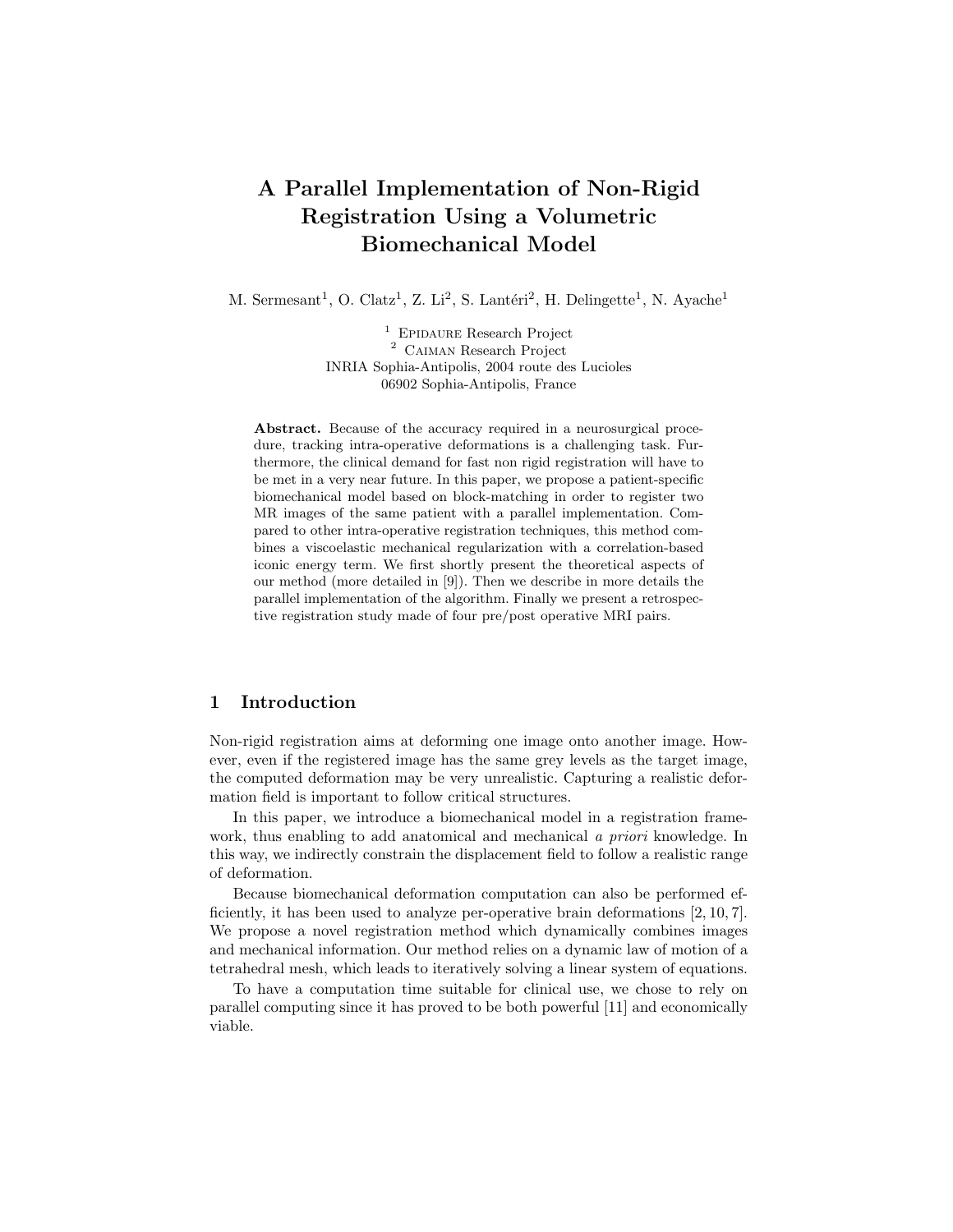## 2 Non-Rigid Registration Method

The novelty in our registration algorithm is to integrate anatomical and mechanical a priori knowledge through a volumetric biomechanical model of the brain. The image information is used as force boundary conditions and external loads applied to the model. The aim of these forces is to deform the biomechanical model in such a way that the induced displacement field brings the reference image towards the target image.

In a deformable model framework, there is a balance between mechanical and iconic influences during the full registration process through an energy minimization.



Fig. 1. Parallel implementation of the registration algorithm, distributing image backs and parallelizing the computation of image forces and the solution of a linear system of equations.

## 2.1 Internal Energy: Biomechanical Model

The internal energy regularizes the displacement field and is based on continuum mechanics, more precisely on linear elasticity. This simple model guarantees that an area will follow the motion of its neighbors without image matching computed in this area.

#### 2.2 External Energy: Block-Matching Displacements

The external energy is based on intensity correlation such that each vertex is moved by an image force towards a voxel of similar intensity in the target image. Until now, deformable models mainly used gradient or distance map-based forces applied on surface vertices along the normal. We propose to use a volumetric external energy based on 3D block matching for two reasons :

- full motion of the organ can be registered, not limited to apparent motion, as with forces along the surface normal.
- more complex deformation can be estimated inside the model, not limited to interpolation of the surface deformation.

The quality of the registration with such a volumetric external energy does not rely entirely on the surface segmentation accuracy, unlike most surface-based methods.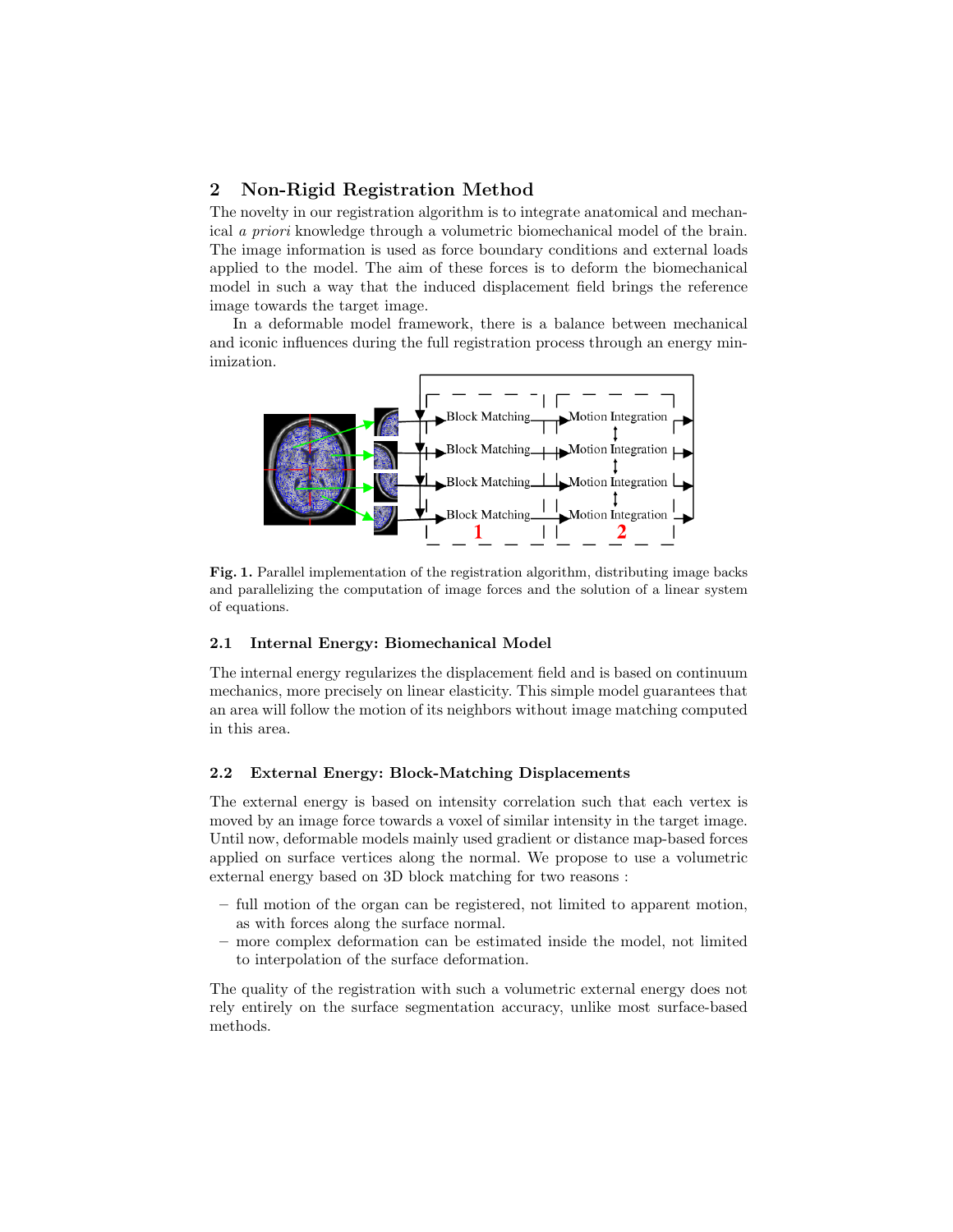The external energy is based on the assumption that the intensity around a given vertex of the mesh should be similar in the two images, the difference only coming from noise and anatomical changes. Thus we attach to each vertex a surrounding block of voxels from the reference image and search in the target image for the most similar block around the current position. The matching voxel selected is the center of the block maximizing the chosen similarity criterion. Then, an external force computed for each vertex is proportional to the distance to the matching voxel, and directed from the vertex current position towards the position of that voxel.



Fig. 2. (Left) Reference Image: 3D blocks of voxels initialized for each vertex in the reference image. (Right) Target Image: surrounding blocks searched for similarity measure maximum.

Several similarity measures can be used (sum of square differences, mutual information,...) depending on the type of noise and image modalities used. Moreover, this type of external energy is well-suited for a coarse-to-fine approach, by varying the search step and the search range in the target image [5].

## 3 Motion Integration

It is important to take into account the inertia effect, and therefore to use a dynamic equation of motion. Indeed, even if the update of the displacement field is small between two time-steps, it is much more efficient and stable to find a balance between external and internal energies with a dynamic approach.

Therefore, we integrate the motion in the dynamic equation:

$$
M\frac{d^2U}{dt^2} + C\frac{dU}{dt} + KU = F\tag{1}
$$

with  $M, C, K$ , the mass density (= 1 for the brain), damping, stiffness matrices (taken from [1]) and U the displacement from rest position  $(P(t) = P(0) + U(t)$ , with  $P(t)$  the position at time t). F is the external force vector computed from the image matching.

#### 3.1 Numerical Integration

We use the finite element method to numerically solve this system. Spatially, we use linear tetrahedral elements and temporally, the semi-implicit Houbolt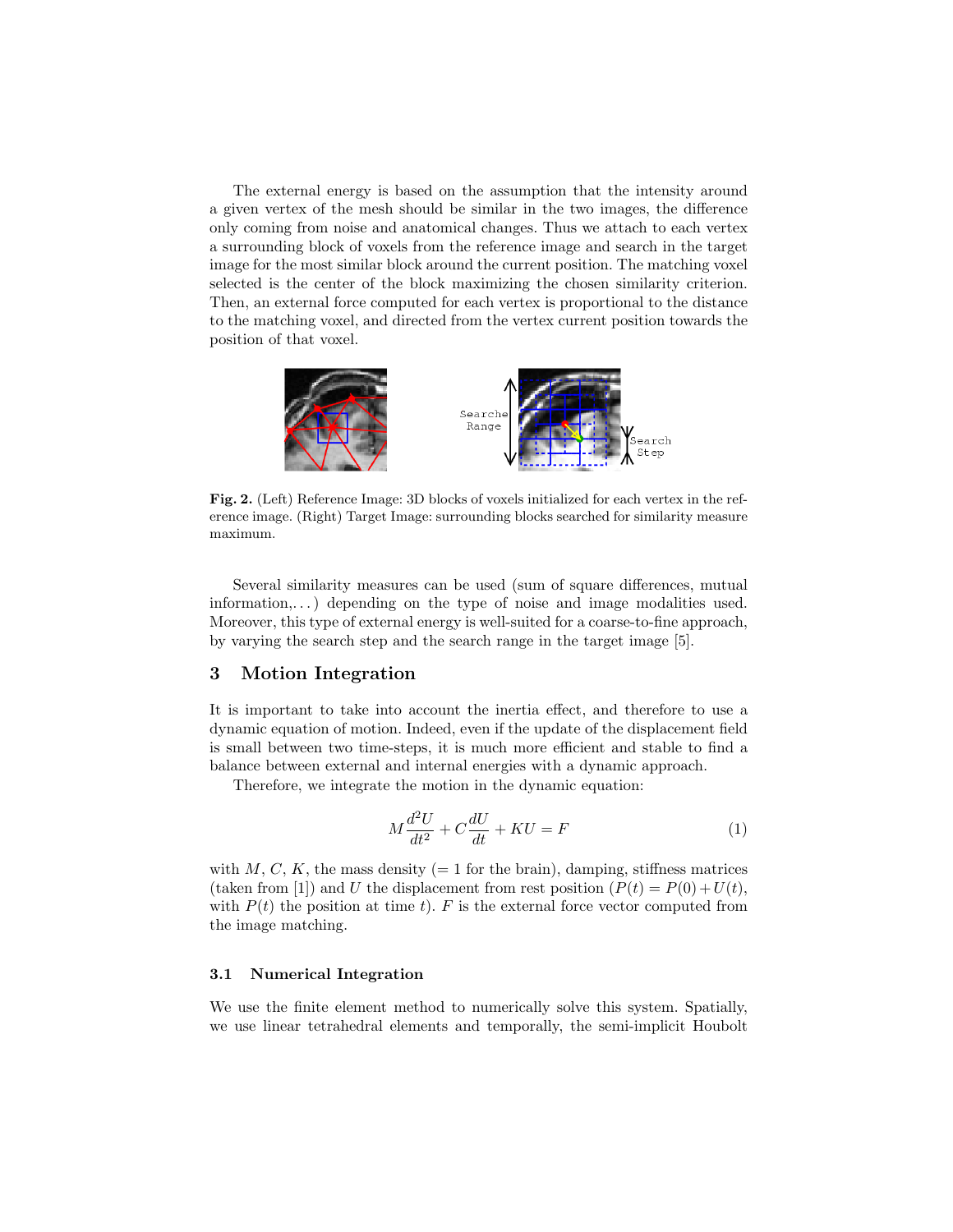method. With this method, speed and acceleration are discretized as follow:

$$
\frac{d^2P(t + \Delta t)}{dt^2} = \frac{1}{\Delta t^2} [2P(t + \Delta t) - 5P(t) + 4P(t - \Delta t) - P(t - 2\Delta t)]
$$

$$
\frac{dP(t + \Delta t)}{dt} = \frac{1}{6\Delta t} [11P(t + \Delta t) - 18P(t) + 9P(t - \Delta t) - 2P(t - 2\Delta t)]
$$

Replacing this in eq. (1) gives a linear system to solve in  $U(t + \Delta t)$  at each iteration. Since we are looking for small deformations  $\left( \langle 10\% \rangle \right)$  and small displacements [3], the stiffness matrix is chosen constant (linear elasticity).

The registration process can be decomposed in two steps:

- 1. the initialization procedure:
	- mass  $M$ , damping  $C$  and stiffness  $K$  matrices assembly,
	- $U(0)$ ,  $U(0)$ ,  $\hat{U}(0)$  initialization,
	- time step choice,
	- several constants computation:

$$
a_0 = \frac{2}{\Delta t^2} \, ; \, a_1 = \frac{11}{6\Delta t} \, ; \, a_2 = \frac{5}{\Delta t^2} \, ; \, a_3 = \frac{3}{\Delta t} \, ;
$$

$$
a_4 = -2a_0 \, ; \, a_5 = \frac{-a_3}{2} \, ; \, a_6 = \frac{a_0}{2} \, ; \, a_7 = \frac{a_3}{9}
$$

–  $U(\Delta t)$  and  $U(2\Delta t)$  initialization with  $U(0)$ ,

– effective stiffness matrix computation:

$$
\hat{K} = K + a_0 M + a_1 C
$$

 $-\hat{K}$  preconditioner construction. Since the stiffness matrix is constant (because the time step is constant), this operation is performed only once.

As this step should be computed pre-operatively, the corresponding execution time has not been taken into account in the results section. However, this full step takes about 3 seconds on a 1 Ghz Pentium III PC.

- 2. the solution of a linear system of equations at each time step:
	- effective external forces computation:

$$
\hat{F}(t + \Delta t) = F(t + \Delta t) + M (a_2 U(t) + a_4 U(t - \Delta t) + a_6 U(t - 2\Delta t)) \n+ C(a_3 U(t) + a_5 U(t - \Delta t) + a_7 U(t - 2\Delta t))
$$

– iterative linear system solution:

$$
\hat{K}U(t + \Delta t) = \hat{F}(t + \Delta t)
$$
\n(2)

– nodes positions update.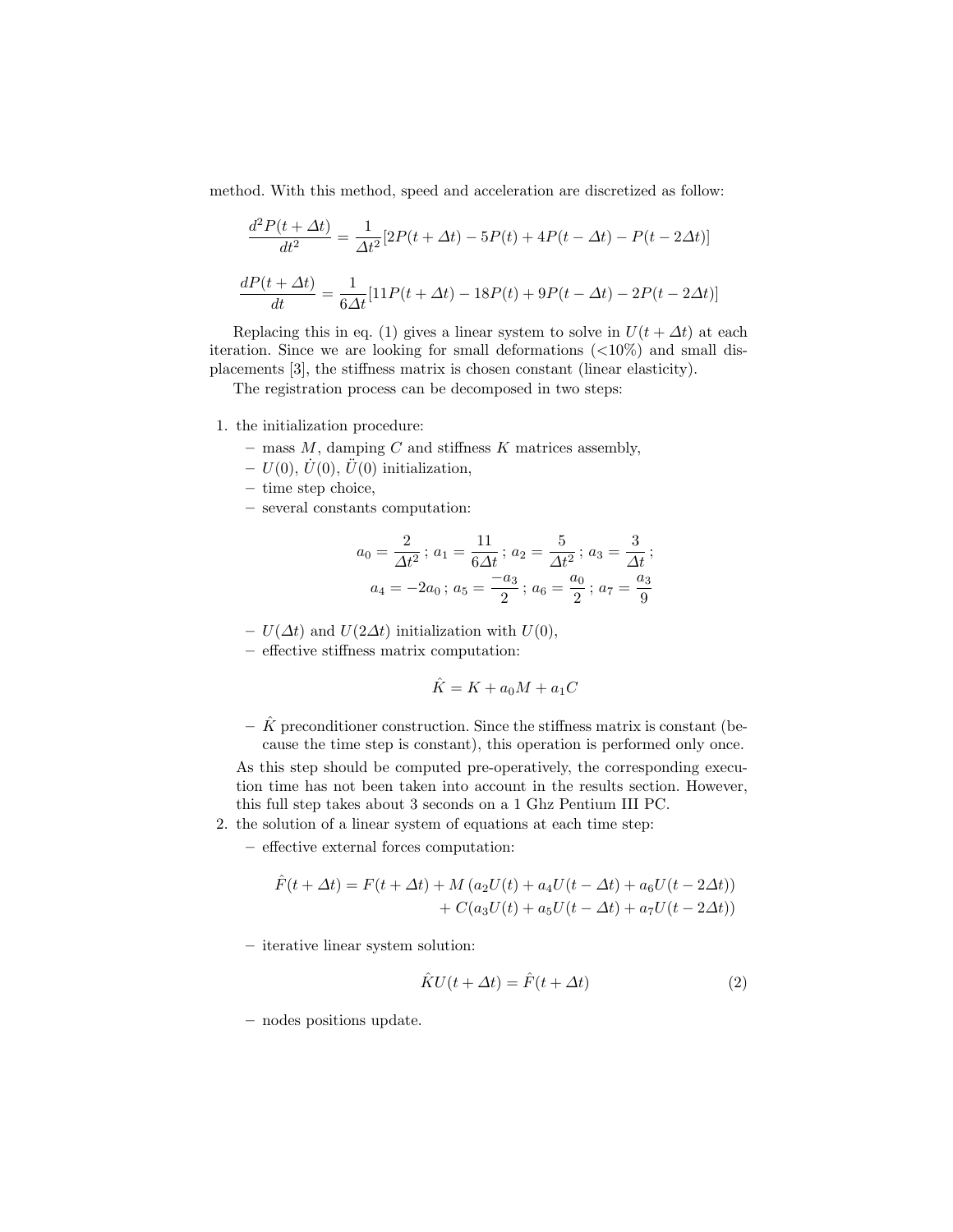# 4 Implementation

## 4.1 Mesh Creation

The different steps of the automatic process used to create a tetrahedral mesh of the brain from a MRI are:

- 1. rigid registration to align the mid-sagital plane of the MRI with a coordinate plane, if the image is not already registered along a coordinate, using the algorithm proposed in [6],
- 2. cortex binary mask creation, using the method proposed by Mangin [4] and implemented in Brainvisa<sup>1</sup>. This software, downloadable on the web, is fully automatic and very efficient,
- 3. creation of a brain triangle mesh, from the mask isosurface extraction. The number of triangles chosen for this surface is directly related to the number of tetrahedra in the final mesh
- 4. creation of a brain tetrahedral mesh, using the software GHS3D<sup>2</sup>, developed at INRIA by the Gamma Research Project.

This fully automated mesh creation step takes less than one minute (for a mesh with  $\approx 40000$  tetrahedra) on a 1 Ghz Pentium III PC.

### 4.2 Mesh Partition

The parallelization of the registration process relies on a distributed memory model. Each processor only computes the biomechanical and image forces for a subpart of the mesh. The tetrahedral mesh is partitioned using the  $METIS<sup>3</sup>$ software, a state-of-the-art graph partitioning tool that also includes fill-reducing reordering capabilities. At the end of the partitioning step, each vertex of the mesh has been assigned to a processor in such a way to minimize the communication cost.

## 4.3 Matrix Assembly

The  $PETSc<sup>4</sup>$  library is used for parallel matrix and vector storage, preconditioning and iterative system solving. The stiffness matrix is computed, preconditioned and distributed at the beginning of the process. For message passing operations, PETSc relies on the widely adopted Message Passing Interface (MPI)<sup>5</sup>. Moreover, PETSc enables to work only with global mesh vertex indices even though, internally, local indices are used for accessing the distributed data structures.

 $<sup>1</sup>$  http://www.brainvisa.info/</sup>

 $^2$  http://www-rocq.inria.fr/gamma/ghs3d/ghs.html

 $^3$  http://www-users.cs.umn.edu/~karypis/metis/

<sup>4</sup> http://www-unix.mcs.anl.gov/petsc/petsc-2/

 $^5$  http://www.erc.msstate.edu/misc/mpi/index.html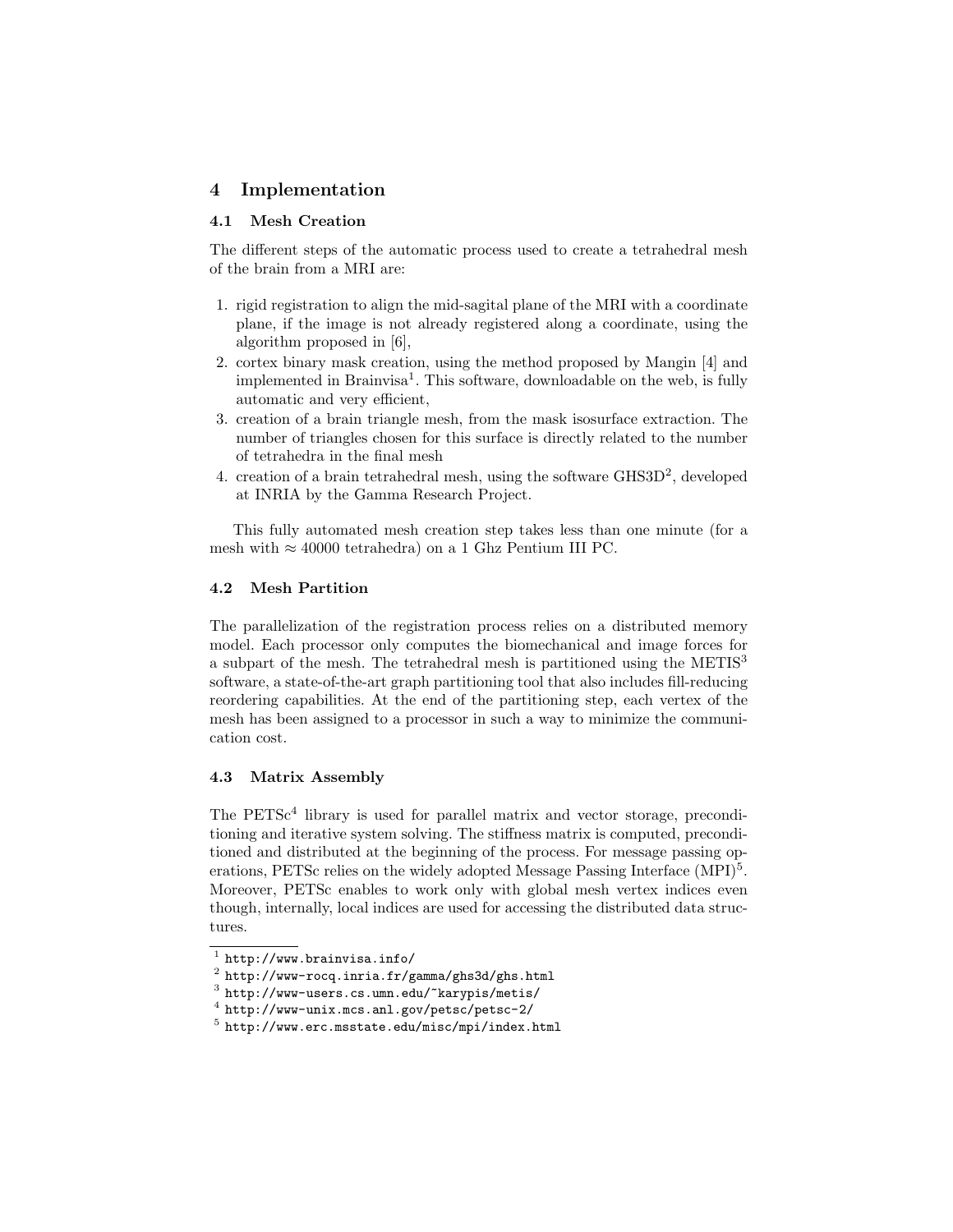#### 4.4 Linear System Preconditioning

Different preconditioning methods are available in PETSc. Because image-based forces produce a volumetric field that can be very discontinuous, the force vector can be quite different form typical physics-based forces. Therefore, the most efficient preconditioners can be different from those used in classical linear elasticity problems. Moreover, even if the standard incomplete Cholesky factorization method probably offers the best compromise in terms of computational and memory costs, a more efficient and more costly preconditioner can be used here since the preconditioning step is performed only once for the overall registration process.

#### 4.5 Linear System Solving

A 3D problem in not tractable for a direct system solver: the inverse of a sparse matrix is not sparse, and the required computational and memory costs to obtain and store the inverse can be prohibitive. In this context, preconditioned iterative solvers are very efficient to find an approximation of the solution.

Many iterative methods are available. Even if the stiffness matrix is symmetric positive definite, it appeared that solvers non-specific to such matrices can be more efficient as illustrated in table 1 below.

Each processor computes the external forces for the vertices corresponding to the associated submesh. Then, the distributed right hand side of system (2) is computed, and the system is iteratively solved.

| Solver          | <i>Preconditioner (time) Iterations Number</i> Total solution Time |    |           |
|-----------------|--------------------------------------------------------------------|----|-----------|
| CG              | IC $(0.04 s)$                                                      | 19 | $0.414$ s |
| <b>GMRES</b>    | ILUT $(1.63 s)$                                                    |    | $0.387$ s |
| <b>BICGSTAB</b> | ILUT $(1.63 s)$                                                    |    | $0.365$ s |

Table 1. Preconditioners and solvers comparison for a mesh of 2000 nodes on a PC equipped with an Intel Pentium IV/2 GHz processor. CG: Conjugate Gradient, GM-RES: Generalized Minimum RESidual, BICGSTAB: BIConjugate Gradient STABi-

lized, IC: Incomplete Cholesky, ILUT: Incomplete Lower Upper with Threshold.

#### 5 Results

#### 5.1 Performance evaluation

We propose to evaluate the performance of the proposed algorithm on synthesized images. As proposed in [8], we use the finite element method to generate a gravity-induced deformation on a virtual brain from BrainWeb<sup>6</sup>. The average displacement of the induced deformation is 11,6mm and the maximum is 27mm.

This can be considered as the largest possible deformation during a real neurosurgical procedure (see figure 3). We finally add noise to both deformed and non-deformed images and test our algorithm on this final pair of images.

 $^6$  http://www.bic.mni.mcgill.ca/brainweb/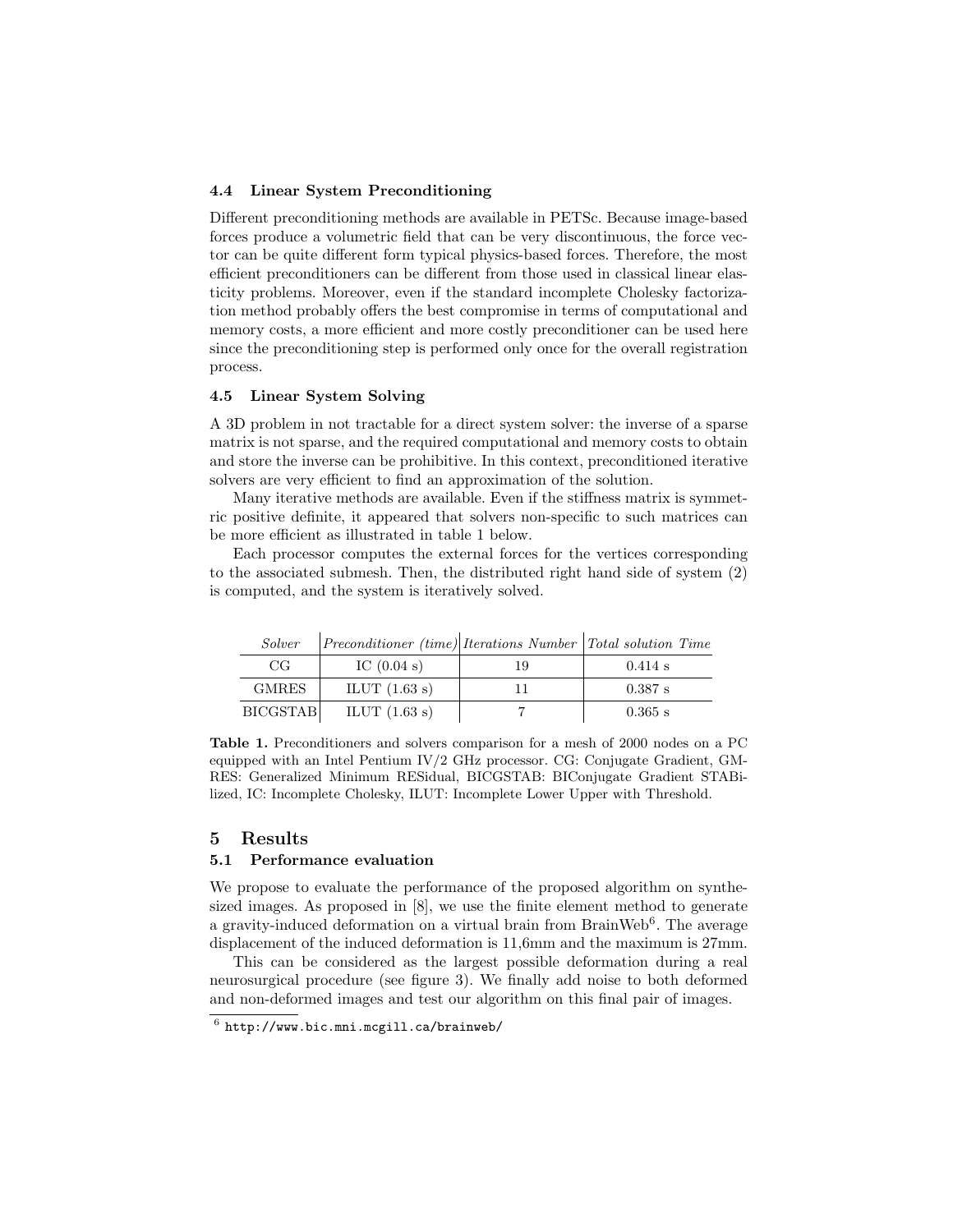

**Fig. 4.** Red: Ideal, Blue:  $f(N CPU) = Iteration Time (1 CPU) / Iteration Time (N)$ CPU), Range of block-matching research  $= 5$ mm, research step  $= 2$ mm

Figure 4 shows the influence of the number of processors on the execution time (denoted by IT on the figure) of one outer iteration step (i.e. time step). These peformance results have been obtained on a cluster of PCs consisting of 14 Intel Pentium IV/2 Ghz processors interconnected by a Gigabit-Ethernet switch. The underlying tetrahedral mesh of the brain contains around 2000 vertices. The straight line on this figure defines the ideal parallel speedup. The rapid decrease of the parallel efficiency is simply due to the relatively coarse mesh used in our test.

| Sigma                                                                     |  |  |  | $0 \mid 1 \mid 2 \mid 3 \mid 4 \mid 5 \mid 6 \mid 7$ |  |
|---------------------------------------------------------------------------|--|--|--|------------------------------------------------------|--|
| Average final error $\text{(mm)} 1,31 1,33 1,33 1,33 1,35 1,33 1,43 1,41$ |  |  |  |                                                      |  |

Table 2. Influence of the noise on the robustness of the algorithm (white Gaussian noise on intensity, variable standard deviation sigma).

We then studied the influence of the damping factor on the convergence of the algorithm. We can see on figure 5.1 that the dynamic effects of the damping factor is a critical point in the registration computation process. Indeed, a small damping factor leads to an instability whereas a large damping factor leads to a large computation time. We manually estimate the right damping factor to 0,015, whereas we do not have automatic way to determine it. The optimum damping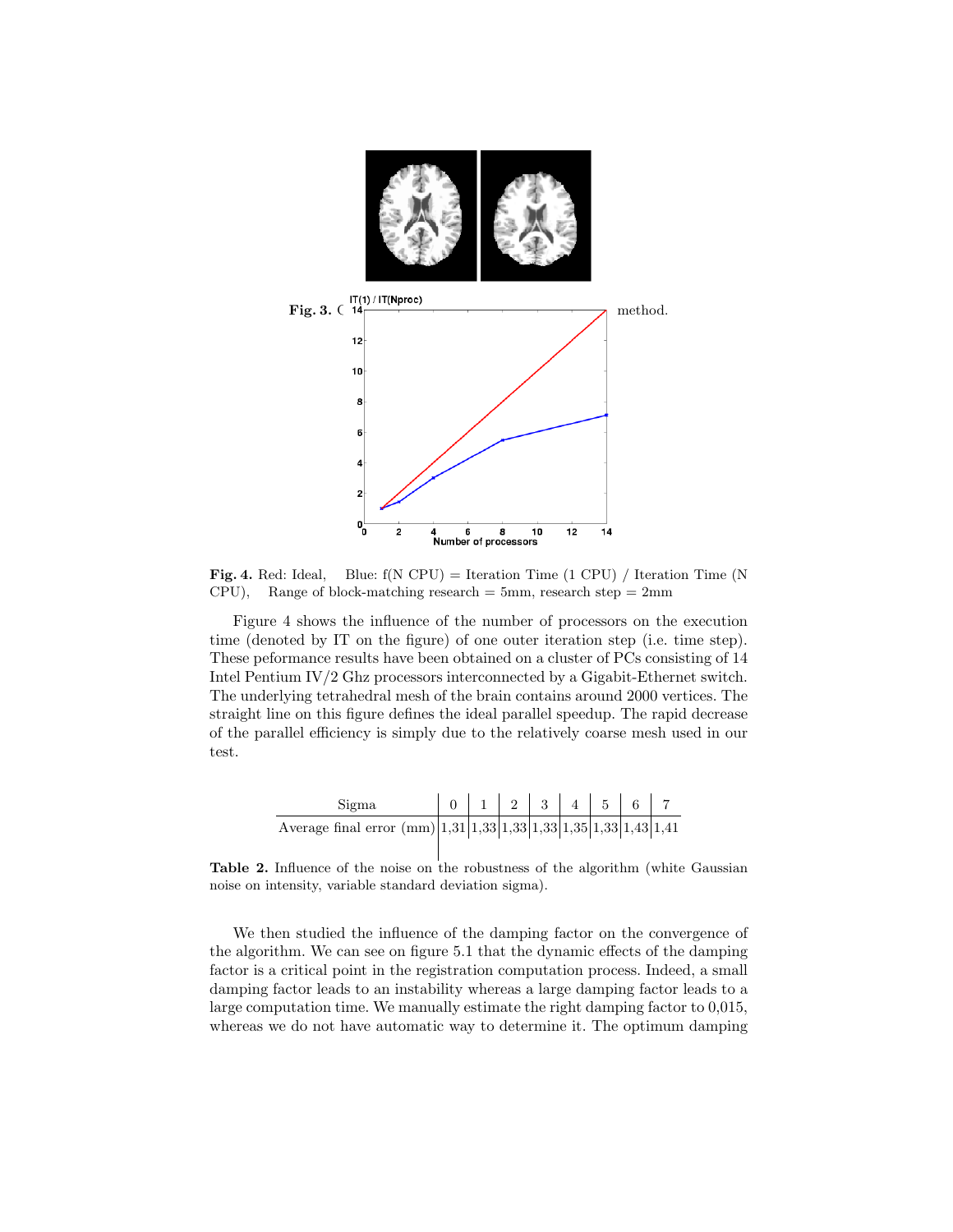

Fig. 5. Influence of the damping factor on the convergence and the mean error (in millimeters). Without enough damping, the convergence is not obtained, due to the instability. With too much damping, the convergence is importantly slowed.

factor may actually depend on the searched deformation. This damping factor authorizes an average error of 1,22mm (10, 5% error) in less than 3 minutes on 14 CPU.

We present in table 2 a study of the robustness to noise of the algorithm. We can see that the algorithm, presented here with the correlation coefficient similarity measure, performs well with a high degree of noise on images. We can even consider it to be nearly not affected by noise in the common range of noise on an MRI  $(3 < \sigma < 5)$ 

#### 5.2 Tests on Real Images

The following results have been obtained with the fully automatic registration process previously described. In addition to the brain creation stage, we removed all the image-based forces applied on the brain surface. This implies that the surface layer of tetrahedra only move with the biomechanical regularization. In that way, the registration result is independent of the segmentation quality. Each image have been computed in less than a minute (block-matching searching range  $= 5 \text{mm}$ , searching step  $= 2 \text{mm}$ , correlation coefficient, 30 000 tetrahedra in the mesh, 14 CPUs).

The results obtained on real images are very encouraging. The volumetric biomechanical registration seems to be well suited to recover a physical deformation. The difference image shows the good ability of the algorithm to deform internal structures. In addition, the algorithm performs well on the brain surface, even with no image criterion. This ability to recover the surface displacement with only internal constraints shows the efficiency of the volumetric external energy.

The artifacts due to the electrodes produce registration errors in the surrounding areas. However we can be removed from their influence in the block matching search. In this way we obtain a completely smooth displacement field in this area.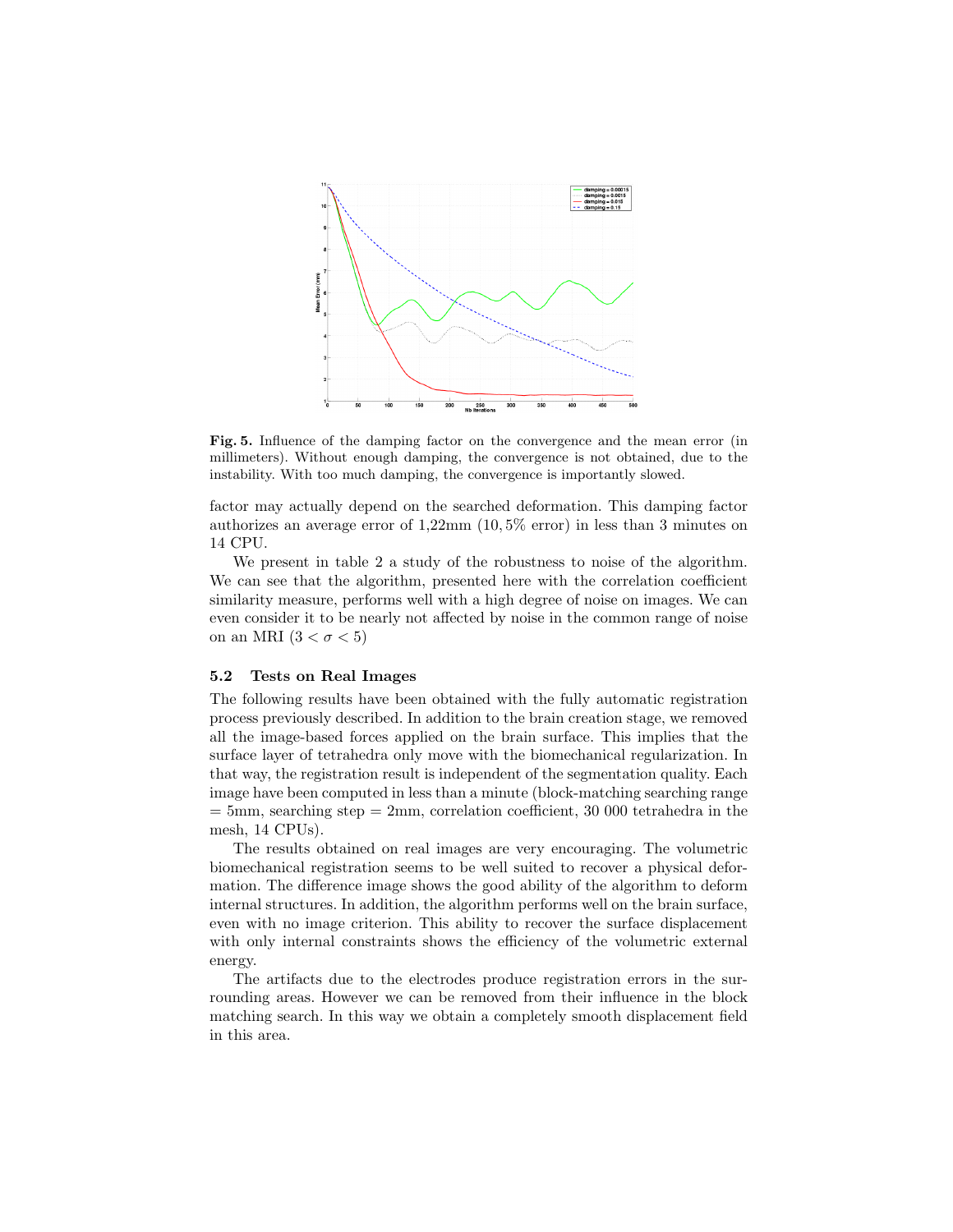

Fig. 6. Difference between pre- and post-operative images. 1st column: before registration. 2nd column: after registration. Zoom on the largest displacement area. 3rd column: before registration. 4th column: after registration.

Images come from the Neuroradiology Department, La Pitié Salpêtrière Hospital, Paris, courtesy of Pr. D. Dormont.

# 6 Conclusion

Using a biomechanically constrained registration method leads to a more robust method for two reasons:

- a better regularization in outliers areas thanks to the biomechanical model smoothing
- a more realistic deformation field thanks to the anatomical and mechanical knowledge included

However these advantages are computationally costly. A parallel implementation makes an intra-operative use of such methods conceivable.

Ongoing work on a dedicated PC cluster should make precise time, precision and robustness comparisons possible. Moreover, mechanical parameters, like damping, can then be extensively tested and adjusted. And on a dedicated